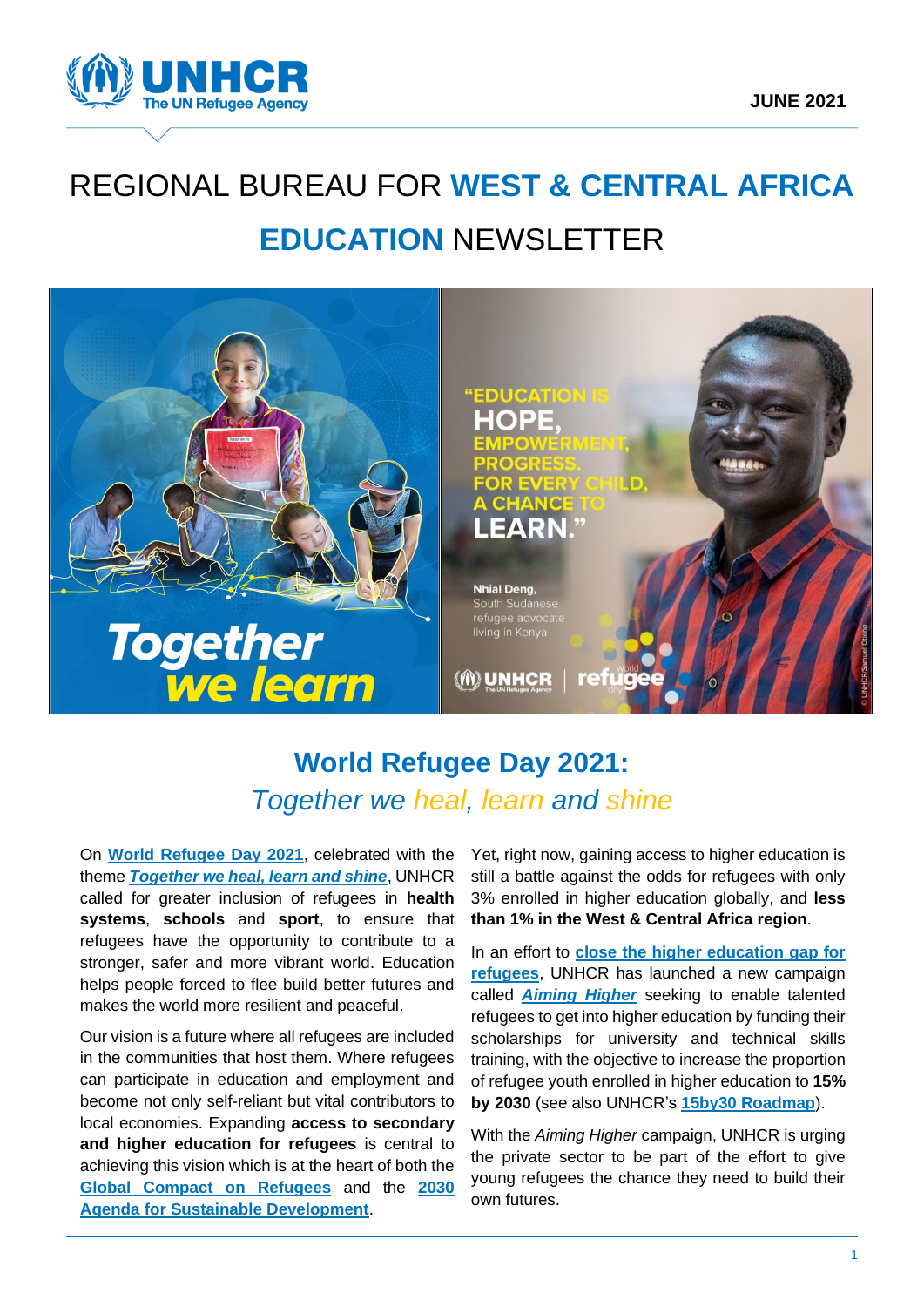# **UNHCR'S EDUCATION INTERVENTIONS**



#### Innovative Partnerships for Refugees' Access to Higher Education, Vocational Training and Employment

**Convinced that education can change lives, that lifelong learning is essential for everyone's personal and professional development, and that vocational training opens doors to employment, UNHCR in West and Central Africa is seeking new partnerships to support refugees' access to higher education, lifelong and vocational training, with the aim of improving their transition to employment and thus their autonomy and self-reliance.**

#### [\[BIOFORCE\] Localisation of Aid and Refugee Employment](https://www.unhcr.org/fr-fr/news/press/2021/6/60d1ebdd4/monaco-le-hcr-et-bioforce-sengagent-en-faveur-de-la-formation-professionnelle.html)



Monaco, UNHCR and Bioforce. ©Manuël Vitali/Monaco

Improving training and employment prospects for refugee youth in their countries of asylum, and thus enhancing access to dignified livelihoods, are prerequisites for social cohesion and peaceful coexistence. Furthermore, strengthening the participation and representation of refugees in decision-making processes that directly affect them is key to **improving the humanitarian response** while **advancing the localisation agenda**, in line with the global commitments made at the **[World](https://agendaforhumanity.org/summit.html)  [Humanitarian Summit](https://agendaforhumanity.org/summit.html)** in Istanbul in 2016.

This is why **the Government of the Principality of Monaco**, **UNHCR** and **Bioforce** have sealed a **four-year partnership (2021-2024)** to improve access for refugees and internally displaced persons to humanitarian and development work in West Africa. In line with the 2018 **[Global](https://www.unhcr.org/the-global-compact-on-refugees.html)  [Compact on Refugees](https://www.unhcr.org/the-global-compact-on-refugees.html)**, the project aims at giving forcibly displaced youth a central role in the preparation and implementation of assistance programmes intended for them, thanks to quality and certified vocational training designed to empowering them to respond to the humanitarian challenges faced by their host countries.

The three partners have already been working together in West Africa since early 2021 on a pilot initiative in which Bioforce has offered **[scholarships to refugee women in Senegal](https://www.bioforce.org/les-refugies-peuvent-etre-de-tres-bons-acteurs-humanitaires/)**.

*Read the Press Release [here](https://www.unhcr.org/fr-fr/news/press/2021/6/60d1ebdd4/monaco-le-hcr-et-bioforce-sengagent-en-faveur-de-la-formation-professionnelle.html).*



#### [\[AUF\] Distance Learning Scholarships for Refugees](https://www.auf.org/nouvelles/appels-a-candidatures/appel-a-candidatures-inscriptions-aux-formations-ouvertes-a-distance-foad-20212022/)

Building on its partnership with UNHCR, the AUF (Agence Universitaire de la Francophonie) is committed to **improve refugees' access to higher education**, including through the attribution of scholarships for the **Open and Distance Learning Courses** (**[FOAD](https://www.auf.org/nouvelles/appels-a-candidatures/appel-a-candidatures-inscriptions-aux-formations-ouvertes-a-distance-foad-20212022/)**). These courses are offered in many Frenchspeaking universities and in several fields of training. They enable students to obtain recognised university diplomas at different levels.

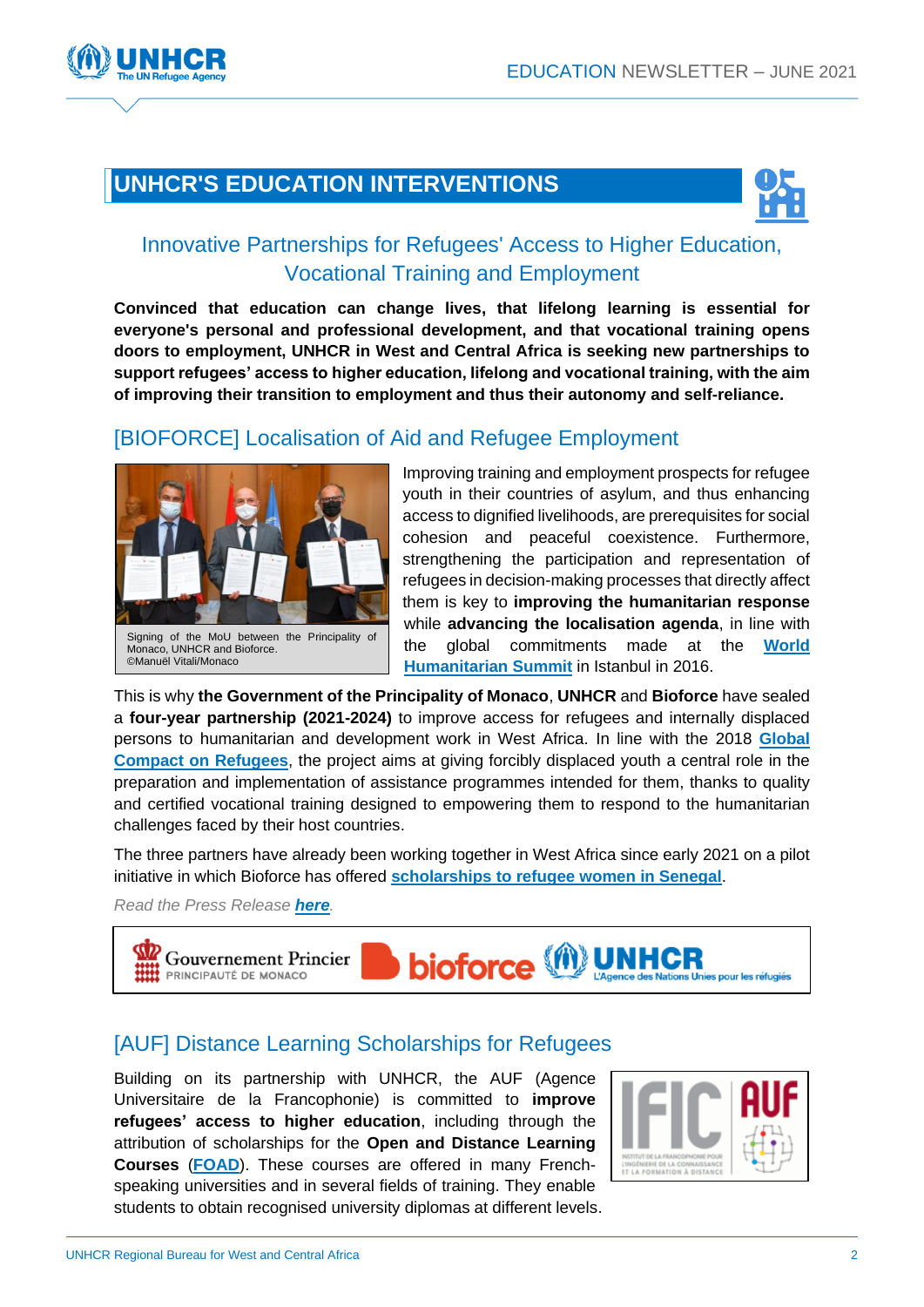

## [CHAD] The French Embassy Supports University Studies for Refugees



The French Embassy in Chad and UNHCR signed, on 22 June 2021, a new agreement for the funding of **5 two-year Master scholarships for refugee students**. Initiated in 2018, this partnership has already enabled 14 young people to continue their studies in Chad after their Bachelor's degree. This scholarship is currently the only one at Master's level accessible to refugees.

During the ceremony, which took place at UNHCR Office in N'Djamena in the presence of three young scholarship holders from previous years, H.E. the French Ambassador to Chad praised the perseverance of the refugees in their brilliant academic career but also their **strong commitment to their community**.

#### **Meet Bello, whose motivation is boundless***.*

Bello is a Master's graduate in Business Law, thanks to a scholarship offered by the French Embassy in Chad. In addition to his academic achievements, he is a founding member of *Chad Innovation*, an inclusive business incubator, was the President of N'Djamena's refugee student association, and has worked at UNHCR's computer center, among other things. "*My studies in business law allowed me to meet people with an open mind. Studying really motivated me, opened my mind to new ideas and gave me social skills that I now use in my professional life*."



**Read Bello's story [here.](https://unhcr.pageflow.io/becoming-who-we-are#301849)**

## [GUINEA BISSAU-SENEGAL] Higher Education Gives Hope to Refugee **Students**



First DAFI graduate in Guinea Bissau. ©UNHCR

In **Guinea Bissau**, the very first DAFI student has graduated in June, in presence of UNHCR. The DAFI programme was launched in Guinea Bissau in 2017 and 13 students are currently receiving scholarships to pursue higher education in their country of asylum.

In **Senegal**, Mey, a young Central African refugee woman who just obtained her PhD in oncology at the Faculty of Medicine in Dakar, sets an example for other refugee women. Mey began her medical studies in Bangui,

Central African Repulic, in 2018 at 19 years old. As a third-year medical student, she fled hostilities in her country and sought refuge in Senegal to continue her studies. Her advice for refugee girls and women is "*to persevere, not to give up, not to take the easy way out, to continue studying, and to obtain all possible higher degrees*."



Mey after her graduation. ©UNHCR/Gosia Courtay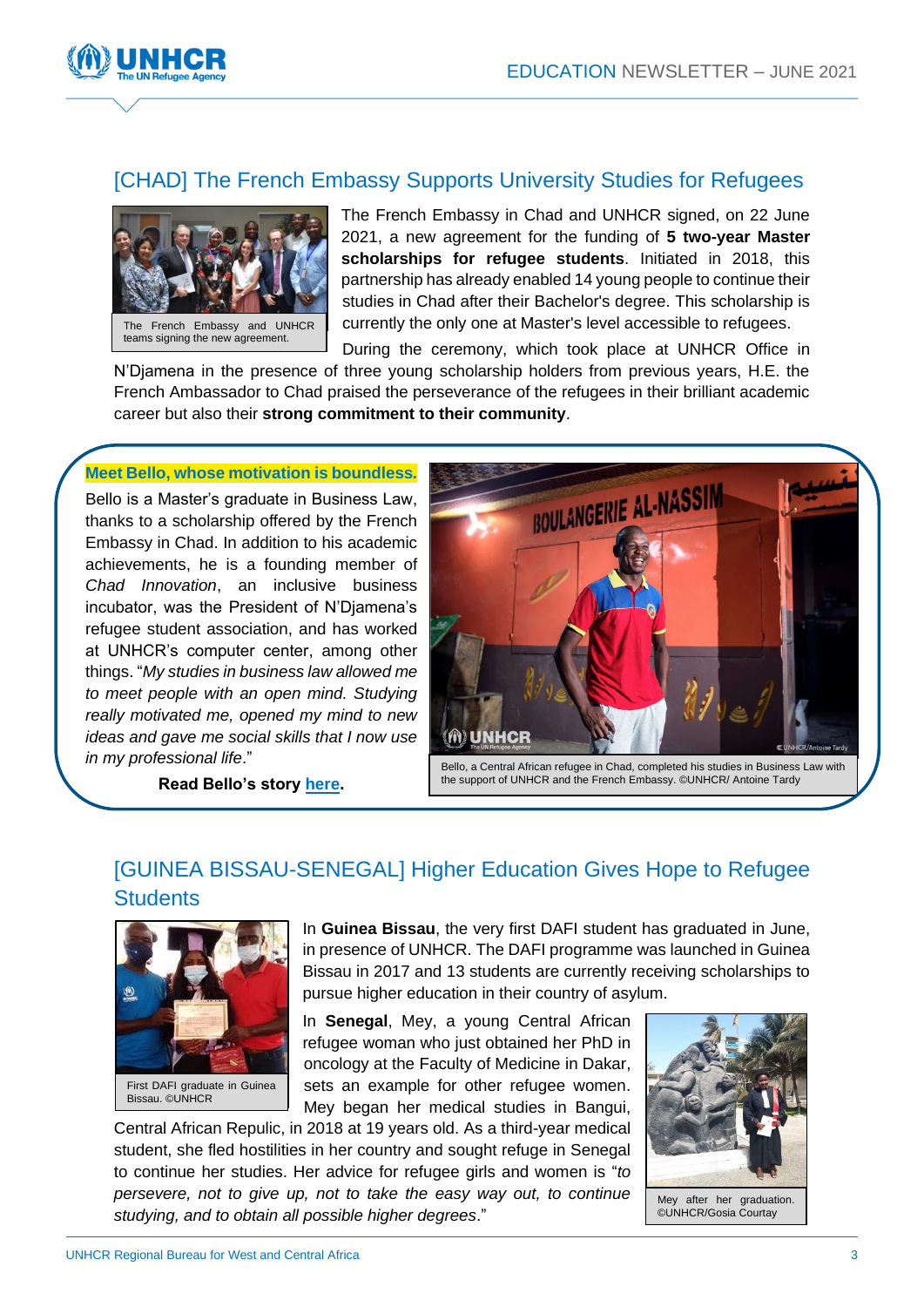# **VOICES FROM THE FIELD**



#### [\[NIGER\] Refugee, Football Fan and Top of her Class](https://twitter.com/UNHCRWestAfrica/status/1408018694408749056)



Hali is a young Malian refugee in Niger, she is deaf, and until the age of 10 she had never been to school. She communicated with her parents only through a few signs she had invented.

Thanks to UNHCR's support, Hali was included in a specialized school where she was able to learn sign language and receive an education, as do three other refugee children hosted in the same school.

Thanks to new **infrastructure**, a **school feeding programme** and appropriate **teaching and learning materials**, UNHCR's support allows the 185 students of this school to study in good learning conditions. A secondary school has also been created to ensure the children a complete education cycle up to the Baccalaureate.

*Watch the video [here](https://twitter.com/UNHCRWestAfrica/status/1408018694408749056).*

## [\[NIGERIA\] A Day in the Life of Bridget](https://twitter.com/UNHCRWestAfrica/status/1406231743309533186)

Bridget is a young Cameroonian refugee who is settled with her family in Adagom Settlement, Cross River State, Nigeria. In her primary school, 52 of her 55 classmates are, like her, Cameroonian refugees.

Actress, filmmaker and UNHCR's high profile supporter **Judith Audu** spent a day with Bridget, in one of the refugee settlements in Nigeria, a country hosting over 67,000 Cameroonian refugees who have fled the crisis in Cameroon and sought refuge in Nigeria.

Since their arrival, UNHCR has supported the Ministry of Education



to ensure the immediate and smooth inclusion of refugee children and youth into the national education system by building **additional classrooms**, providing **teaching and learning materials** and ensuring adequate **teacher training** in schools located near to the refugee settlements.

*Watch the video [here](https://twitter.com/UNHCRWestAfrica/status/1406231743309533186).*

#### [\[GLOBAL\] Becoming Who We Are: Stories of Refugee Education](https://unhcr.pageflow.io/becoming-who-we-are#301880)



UNHCR has launched a new platform, where you will be able to read about the stories and listen to the voices of refugees from different countries, explaining why **refugee education is an investment with life-, community- and world-changing returns**.

On this platform, you will access many testimonies of pupils and students, including from refugee camps in

**Chad**, as well as examples of good practices to increase refugees' access to education.

*Access the platform [here](https://unhcr.pageflow.io/becoming-who-we-are#301880).*